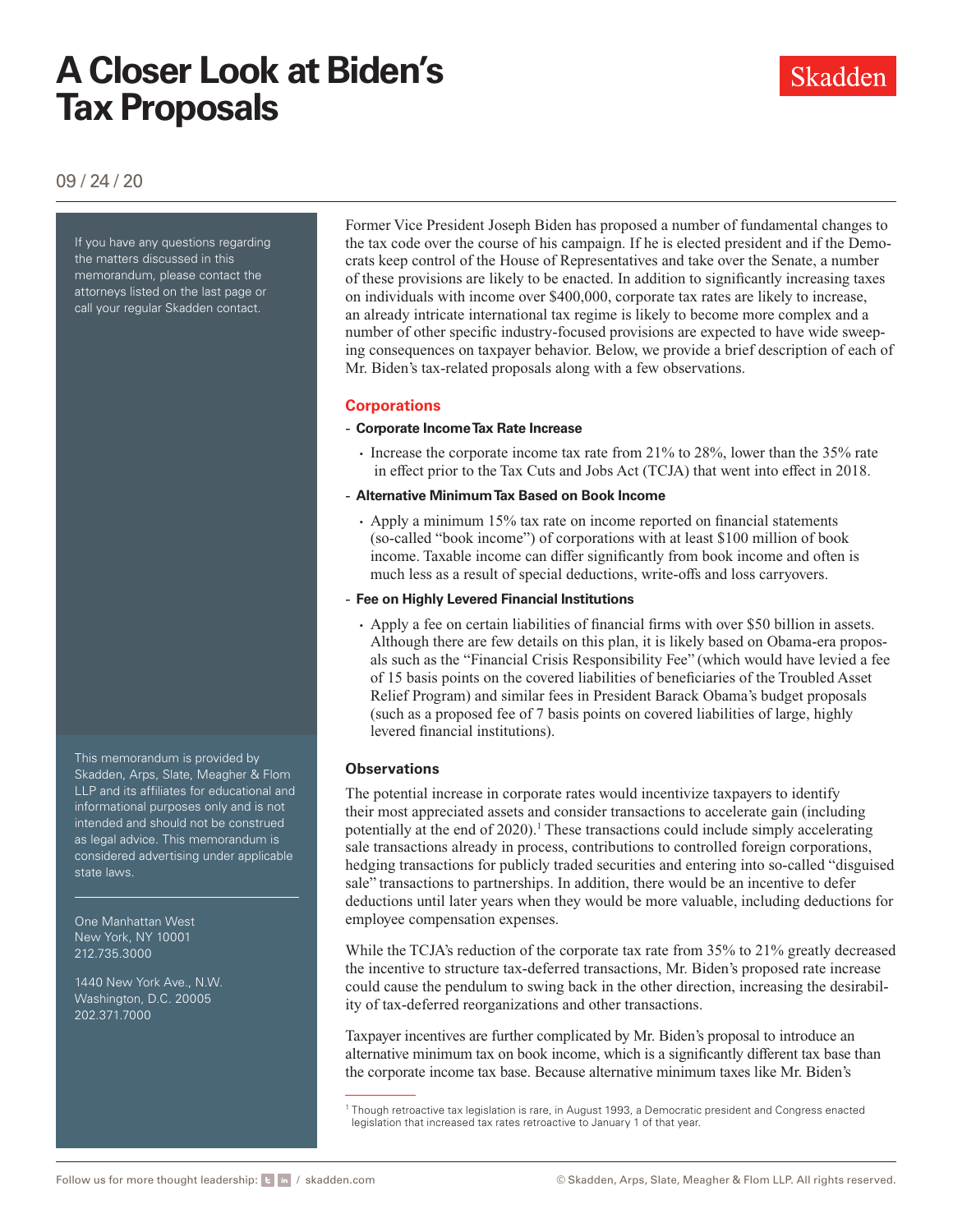often result in taxpayers not being able to take full advantage of tax preferences purposely enacted by Congress to incentivize specific behaviors (such as an immediate deduction for investment in short-lived property including machinery and equipment), a common criticism of such taxes is that they introduce conflicting policies into the federal tax code, especially when such tax preferences are not taken into account when calculating the alternative minimum tax. Interestingly, though Mr. Biden's proposed minimum tax is designed to ensure that corporations pay a minimum amount of tax based on book profits, it would allow corporations to take into account foreign tax credits and net operating loss carryovers, which constitute a large part of the difference between book profits and taxable income for many corporations.

### **International**

### - **GILTI Changes**

- Double the tax rate on global intangible low-taxed income (GILTI), from 10.5% to 21%, and eliminate the exemption for qualified business asset investment (QBAI). GILTI was enacted as part of TCJA and applied to taxable income of a controlled foreign corporation to the extent it exceeds 10% of the entity's QBAI, which is the average of the corporation's aggregate adjusted quarterly bases in certain property and is meant to represent "routine" returns.
- Compute GILTI tax (and related foreign tax credits) on a country-by-country basis, rather than using a worldwide average.

### - **Other Anti-Offshoring Policies**

- Create a "Made in America" tax credit to offset 10% of investments geared toward creating jobs in the U.S., including the reopening, retooling or expansion of U.S. manufacturing facilities, as well as costs related to bringing overseas jobs to the U.S. or increasing manufacturing wages. The credit would be "advanceable," meaning that a taxpayer can claim it immediately upon incurring an expense rather than wait until their annual tax return has been processed to receive a benefit.
- Introduce a surtax on certain goods produced overseas and consumed in the U.S., bringing the total tax rate on such production to 30.8%. This surtax would also apply to certain U.S.-targeted services performed abroad, such as work provided by call centers in foreign countries. It would likely be implemented as an expansion of the Subpart F regime and so would only apply to U.S.-parented multinationals.
- Implement "strong anti-inversion regulations and penalties."

### **Observations**

U.S.-parented businesses that currently have offshore operations would need to consider whether it is more economical to retain those operations offshore at the cost of the increased GILTI tax or domesticate them to the U.S. and take advantage of the lower effective tax rate of foreign-derived intangible income (potentially subject, however, to the 15% alternative minimum tax discussed above) and the 10% advanceable tax credits. The application of specific provisions to any such domestication (such as base erosion and anti-abuse tax, the deduction for GILTI, and the proposed surtax) remains uncertain. Taxpayers planning in advance for a potential Biden presidency could weigh the benefit of achieving domestication at the current lower rates against taking a "wait and see" approach and potentially benefiting from the 10% advanceable tax credit if they domesticate operations if and when Mr. Biden's proposals are enacted. In addition, the increase in the corporate tax rate would reduce the benefit of the GILTI high-tax exception, which excludes income subject to a tax rate equal to at least 90% of the corporate tax rate from GILTI. The increase in the corporate rate therefore broadens the GILTI tax base, potentially increasing the effective tax rate on such income for some taxpayers even more than the GILTI rate increase.

### **Individuals**

- **Individual Income Tax Rate Increase**
	- Increase the tax rate on incomes over \$400,000 from 37% to 39.6%, a return to the pre-TCJA rate while generally retaining current rates for incomes below that level.
- **Subject Capital Gains to Ordinary Income Tax Rates**
	- Equalize the tax treatment of ordinary income and capital gains by subjecting capital gains and qualified dividends of taxpayers with income over \$1 million to a 39.6% rate.

### - **Subject Income Over \$400,000 to Social Security Tax**

• Apply the Old-Age, Survivors and Disability Insurance (OASDI) tax of 12.4% to income over \$400,000. OASDI currently only applies on wage income up to \$137,700.

### - **Eliminate Like-Kind Exchanges and Other Real Estate-Related Provisions**

• Eliminate a number of tax provisions currently enjoyed by real estate investors, including tax deferral of likekind exchanges of real property (so-called "Section 1031 exchanges") as well as the ability to offset real estate losses against other unrelated income under the so-called "passive activity loss" rules.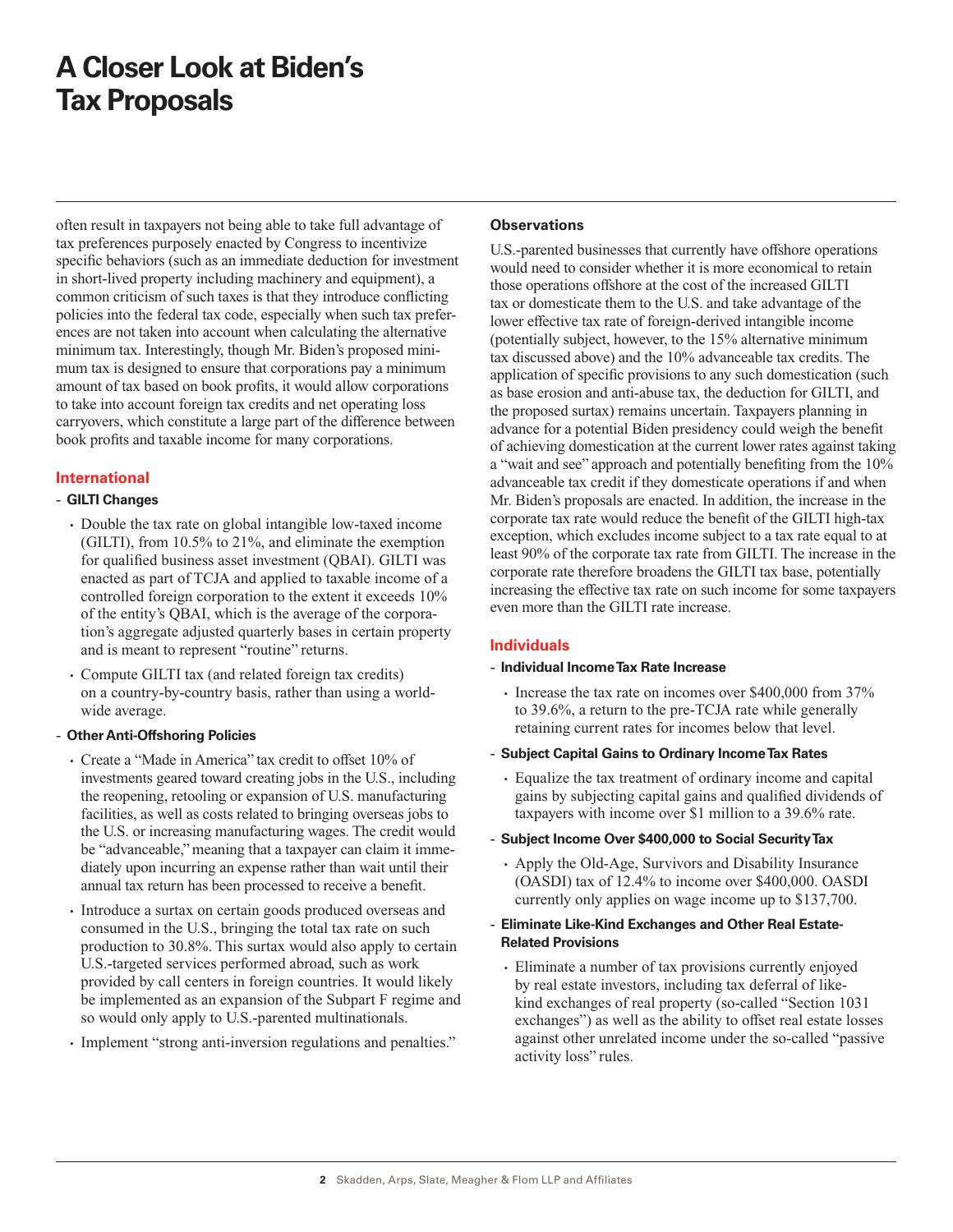### **Observations**

Similar to corporate taxpayers, individuals would be incentivized by a Biden victory to accelerate income and gain, and defer deductions. Eliminating the capital gain preference would effectively eliminate certain tax benefits of so-called "promote" or "carried interests" currently available to private equity managers that benefit from long-term capital gain allocations. However, a promote may still be beneficial in that it (i) can be granted and vested on a tax-free basis, (ii) may be used to avoid the 12.4% Social Security tax component of Self-Employed Contributions Act (so-called "SECA") tax for limited partners, and (iii) is exempt from Sections 409A and 457A governing the deferral of compensation.

Although individual taxpayers may want to accelerate income and gain to mitigate the risk of higher rates under the Biden plan, in the context of employee compensation, this will often conflict with the employer's desire to defer the deduction of the corresponding employee compensation expense until later years when the deduction would be more valuable. For example, paying annual bonuses for 2020 performance in December 2020 will enable employees to take such bonuses into income in 2020 at lower tax rates but will also accelerate the employer's corresponding deduction into 2020.

### **Estates and Decedents**

#### - **Estate Tax Increase**

- Increase the estate tax. Mr. Biden has provided limited information about his plans to modify the tax treatment of decedents and their estates; however, his campaign has signaled that he supports raising estate taxes.
- **Tax on Accrued Capital Gains**
	- Modify the tax treatment of accrued capital gains at death. Under current law, the income tax basis of assets owned by a decedent at the time of death generally is "stepped up" to fair market value as of the date of death. The Biden campaign has signaled a willingness to change this treatment. It is not clear, however, whether this change is to be effected by the imposition of a mark-to-market tax on appreciated capital assets at death or by the elimination of the basis step-up.

#### **Observations**

High-net-worth individuals should consider using their remaining gift tax exemption amounts prior to the end of 2020. Currently, the gift and estate tax exemption amount is at an all-time high, \$11.58 million per person and \$23.16 million per married couple. The TCJA doubled the exemption from prior levels and provided for the enhanced exemption amount to

automatically sunset at the end of 2025. If Mr. Biden wins the presidency, the sunset of the enhanced TCJA exemption amount may be accelerated or reduced even further, particularly if Democrats also win control of both chambers of Congress.

In the event of such a victory, taxpayers may also wish to consider triggering capital gains prior to the end of the year, both because capital gains tax rates are likely to rise and because death may no longer be an event that eliminates built-in gain in capital assets.

### **Other/Miscellaneous**

#### - **Mr. Biden has proposed several new tax credits, including:**

- A child care tax credit, which would create a refundable tax credit for up to 50% of child care costs for children under 13. The credit would provide a maximum of \$8,000 for one child and \$16,000 for two or more children, and phase out for families earning between \$125,000 and \$400,000;
- A \$5,000 tax credit for informal caregivers to offset qualified expenses over \$2,000;
- A flat-rate, refundable credit that would directly offset each dollar put into a retirement plan and replace the current deduction for contributions to retirement accounts;
- A refundable, advanceable credit of up to \$15,000 for purchasers of a new principal residence;
- A credit to offset rent and utility bills so that they don't exceed 30% of income; and
- A Manufacturing Communities Tax Credit, which would offset costs from "revitalizing, renovating, and modernizing existing — or recently closed down — facilities."
- **Mr. Biden would also restore or expand other tax credits, such as:**
	- The Earned Income Tax Credit, which he would make available to childless workers over the age of 65;
	- The Child Tax Credit, increasing the credit (through at least 2021) from \$2,000 per child under the age of 17 to \$3,600 per child under 6 and \$3,000 per child ages 6-17. Would also make the credit fully refundable — currently, families can only receive a refund of up to \$1,400 per child — and allow families to claim it in monthly installments rather than make them wait for their annual tax return to be processed;
	- The New Markets Tax Credit, which Mr. Biden would increase to \$5 billion per year from \$1.9 billion in 2019;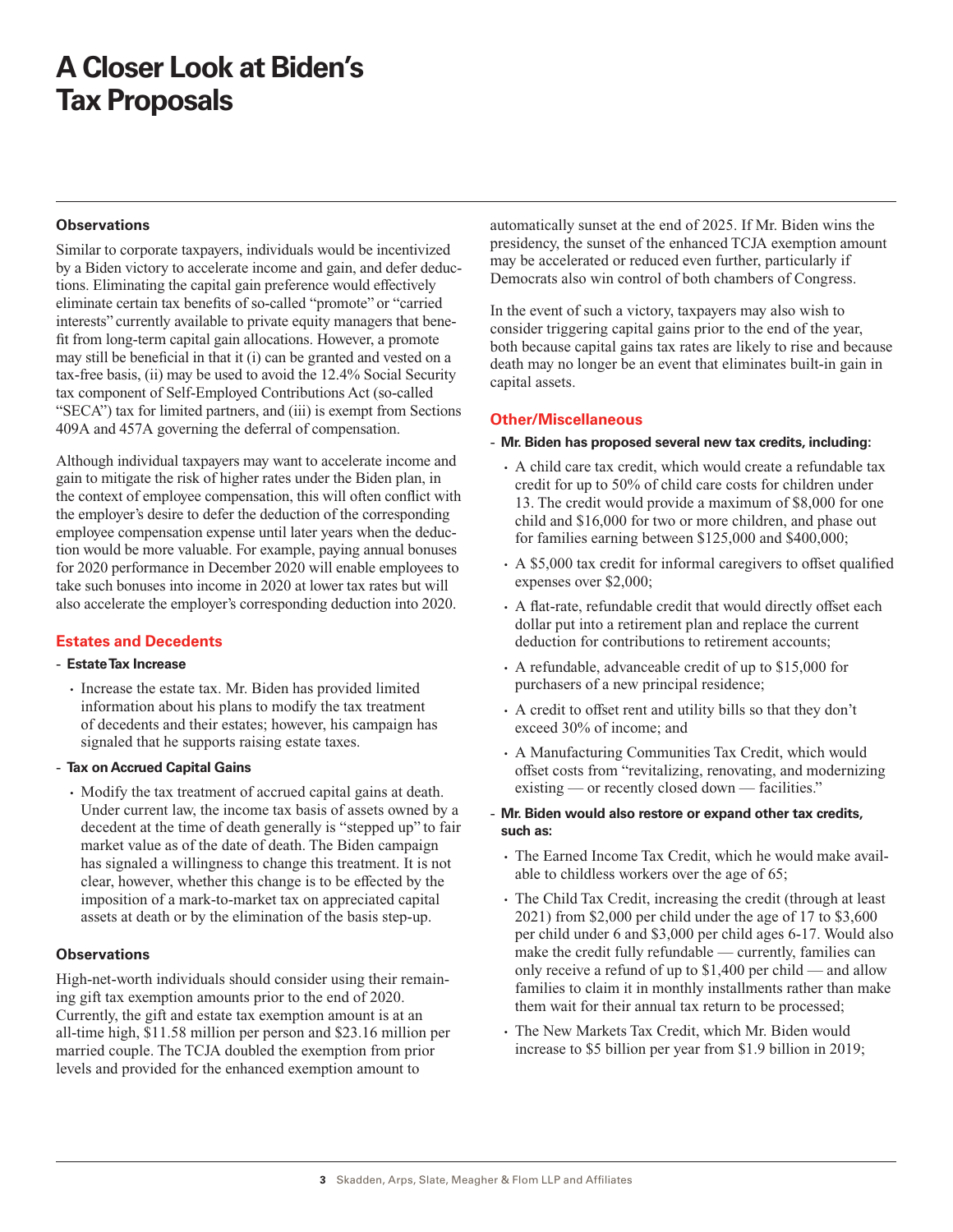- The Low-Income Housing Tax Credit, which gives credits for the acquisition, rehabilitation or new construction of rental housing targeted toward lower-income households;
- The Plug-In Electric Drive Vehicle Credit, which gave between \$2,500 and \$7,500 of tax credits to purchasers of certain electric vehicles and began phasing out in 2010;
- Tax credits for energy efficiency and solar investment for both businesses and residences;
- Credit to offset the costs of health care premiums. Mr. Biden would remove the cap on this credit to make them available to families making more than 400% of the federal poverty level and increase the amount of the credit so that no family buying insurance through the Affordable Care Act marketplace pays more than 8.5% (down from 9.6%) of their income for certain plans; and
- Credits for small businesses to offset the costs of workplace savings plans, modeled after the discontinued myRA program.
- **Mr. Biden would also implement the following taxpayerfavorable policies that would benefit individuals:**
	- Allow caregivers who don't earn a wage to make "catch-up" contributions to retirement accounts;
	- Allow people to withdraw from their retirement accounts to buy long-term care insurance without incurring early withdrawal penalties or realizing income; and
	- Protect taxpayers whose student loans are forgiven from realizing income as a result of that forgiveness.
- **Several of Mr. Biden's plans for businesses are much less taxpayer-favorable, including to:**
	- Prohibit pharmaceutical companies from deducting expenses related to "direct-to-consumer advertising";
	- Impose a tax penalty on pharmaceutical manufacturers that increase the costs of brand-name, biotech or "abusively priced" generic drugs over the general inflation rate;
- Increase taxes on the fossil fuel industry;
- Reinstate the limitation on the use of excess business losses in Section 461(l), thereby retroactively limiting the amount of nonbusiness income that can be offset by business-related losses to \$250,000 per year;
- Penalize employers who intentionally misclassify their employees as independent contractors; and
- Require recipients of benefits of the Opportunity Zone program to provide detailed reporting and public disclosure on their investments and impact on local residents. Such participants face limitation of Opportunity Zone benefits if their projects don't demonstrate "clear economic, social, and environmental benefits to a community."
- **Mr. Biden would also increase the tax bills of households earning more than \$400,000 by:**
	- Capping the value of itemized deductions so that such deductions can only fully offset income subject to marginal rates up to 28%;
	- Restoring the Pease limitation and reducing the value of itemized deductions by 3% of the amount by which a taxpayer's adjusted gross income exceeds \$400,000; and
	- Phasing out the qualified business income deduction in Section 199A.

### **Conclusion**

The Biden proposals create significant incentives for proactive tax planning, especially toward the end of the current tax year. Taxpayers should pay close attention to the outcome of the election and be prepared to act quickly to optimize their tax treatment.